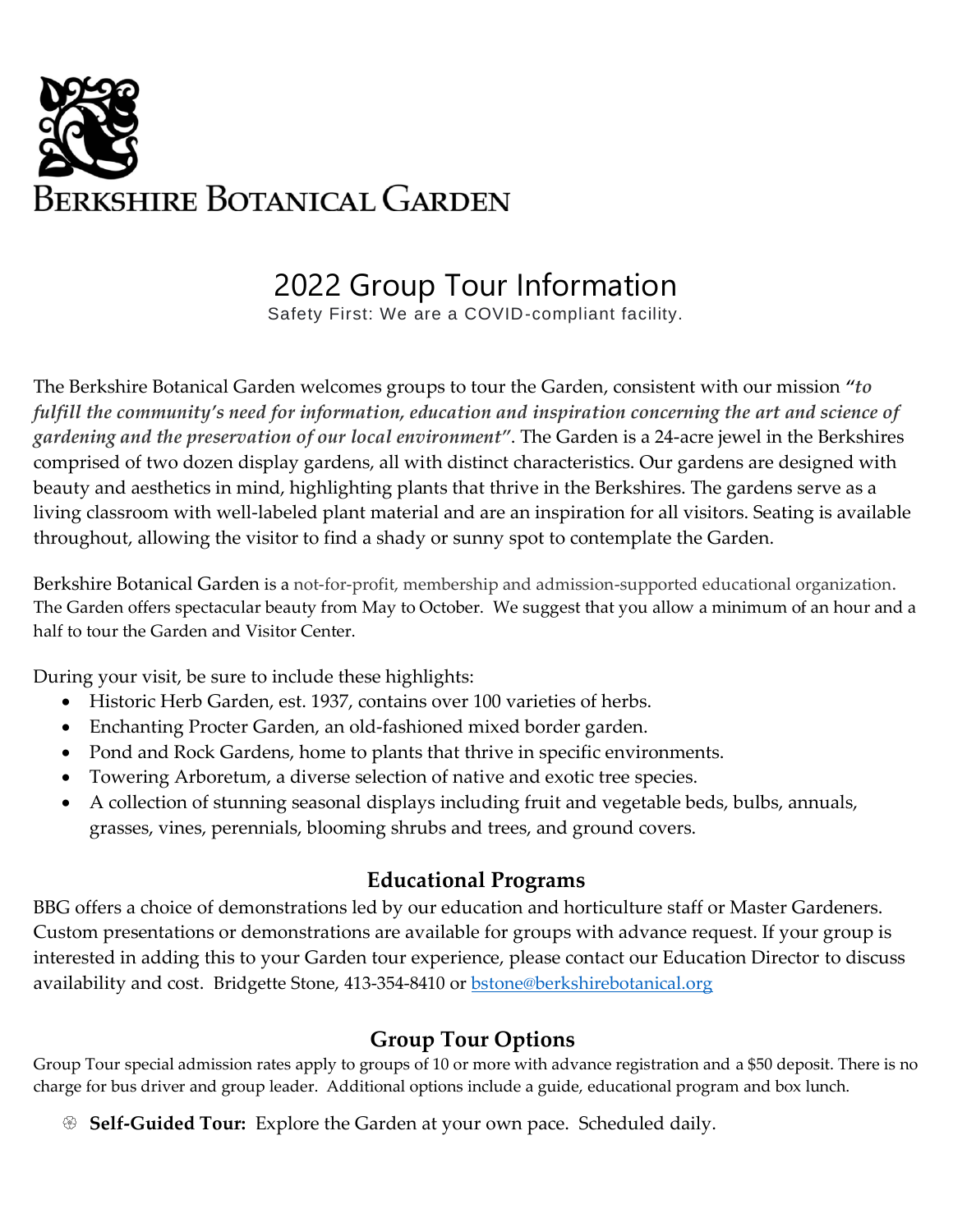- **Guided Garden Tour:** Led by experienced Garden Guides, these walking tours give an in-depth interpretation of the gardens, including seasonal highlights. Tours are 45-60 minutes, and visitors are encouraged to stay and explore on their own. Scheduled daily, subject to availability of guides. Group size 10-30 \$14 per person plus: \$50 deposit for less than 10 ppl \$100 deposit for 11-20 ppl \$150 deposit for 21-30 ppl
- **Educational Programs**: Garden staff will provide a 40-minute talk and demonstration focused on seasonal gardening topics. Topics include Container Gardens, Propagating Plants and Garden to Table Culinary Delights.
- **Customized Programs:** Designed for groups with specific interests. For more information, please contact our Education Director: Bridgette Stone 413-354-8410
- **Group Lunches:** Boxed lunch options are available from The Red Lion Inn. Contact us for menus and details. Picnic tables are available in the Garden and an indoor dining area is available in case of inclement weather.

To reserve a group tour, please complete the information on the last page of this document and return with deposit or full payment to: **Berkshire Botanical Garden, P.O. Box 826, Stockbridge, MA 01262**.

## **Additional Group Tour Information**

**Garden Visitors Center:** Our Visitors Center offers historical and educational information about the Garden as well as gardening books, tools, gifts for home and garden, cold beverages, and snacks. Allow time to browse!

**Handicap Accessibility:** Our terrain is generally wheelchair friendly. Paths are crushed stone, some are slightly inclined, and heavy rainstorms can temporarily make some paths difficult to traverse.

**Hours:** The Garden is staffed from 9:00 am to 5:00 pm daily; however, tours may be scheduled outside of usual hours if needed. Our visitor season extends from May 1 through Columbus Day. Limited free bus parking is available.

**Payment:** We accept cash, check or credit card. To reserve a group tour, a \$50 deposit is required at least one month ahead of tour date. Groups may pay in full in advance or the balance upon arrival.

**Cancellation Policy:** Provide a minimum of 48 hours' notice if you must cancel your visit.

**Refund Policy:** Deposits are non-refundable. If full payment was made in advance, 100% refund if cancelled more than 2 weeks ahead of tour, and 50% refund if cancelled between 7 and 14 days in advance of tour (less deposit). No refund for cancellations within 7 days of tour.

**Location:** The Garden is located in the heart of the Berkshires, at the intersection of Routes 102 & 183, 2 miles west from the center of Stockbridge and just around the corner from the Norman Rockwell Museum and Chesterwood, the summer estate and studio of American sculptor Daniel Chester French. Combined tours with these institutions can be arranged with notice.

**Masks:** Masks are required to be worn regardless of vaccination status.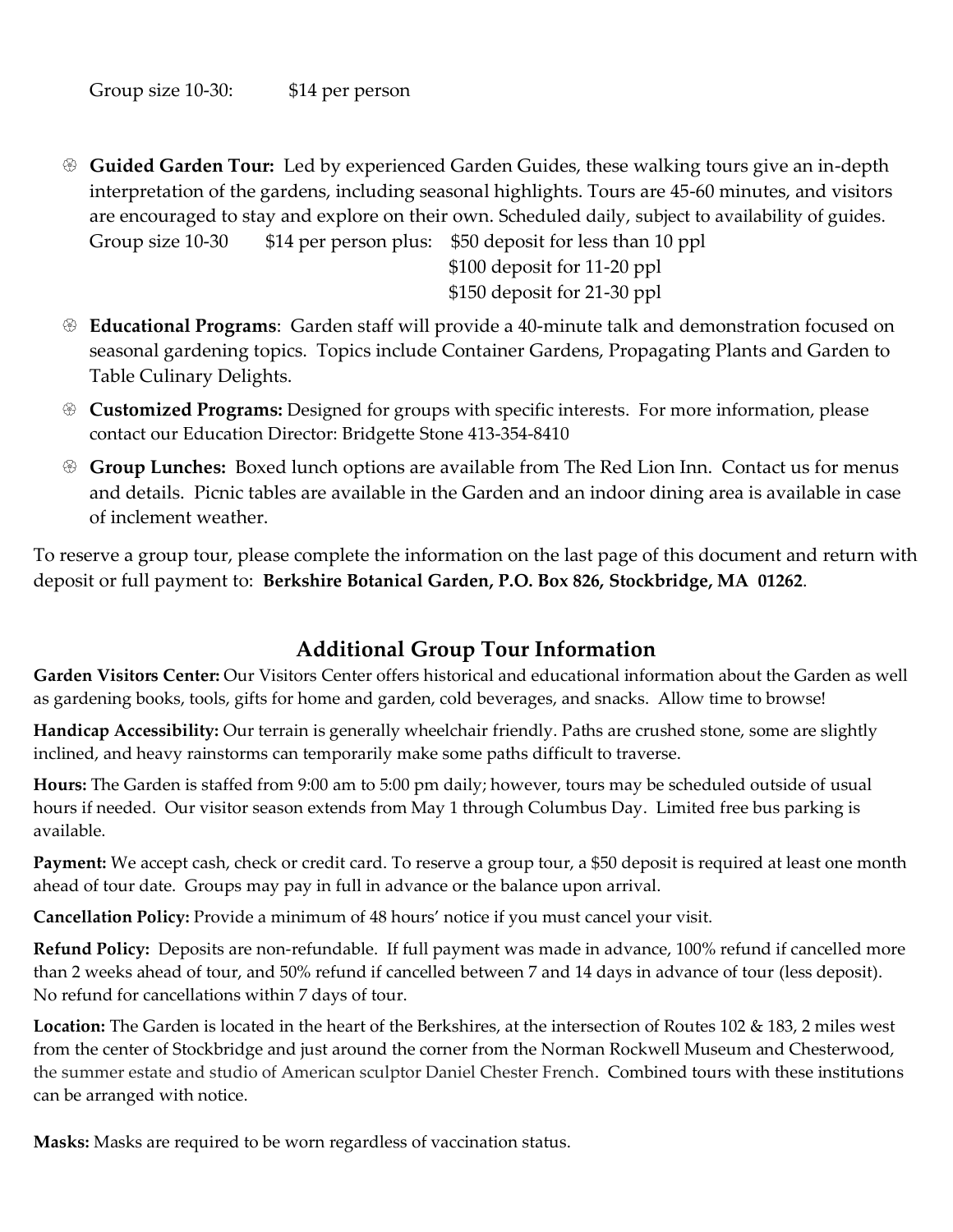

#### **2022 GROUP TOUR AGREEMENT & RESERVATION FORM**

**Reservations** are required in advance, and scheduled on a first-come, first-served basis. Please complete the information below and return with deposit. Confirmation will be sent upon receipt.

~~~~~~~~~~~~~~~~~~~~~~~~~~~~~~~~~~~~~~~~~~~~~~~~~~~~~~~~~~~~~~~~~~~~~~~~~~~~~~~

| Today's Date: __________ Date of Visit: ____________ Arrival Time: ____________ Via: Bus/Van/Car(s) |                                                                                                                                                                                                                                                                                                                |  |  |  |  |
|-----------------------------------------------------------------------------------------------------|----------------------------------------------------------------------------------------------------------------------------------------------------------------------------------------------------------------------------------------------------------------------------------------------------------------|--|--|--|--|
|                                                                                                     |                                                                                                                                                                                                                                                                                                                |  |  |  |  |
|                                                                                                     |                                                                                                                                                                                                                                                                                                                |  |  |  |  |
|                                                                                                     |                                                                                                                                                                                                                                                                                                                |  |  |  |  |
|                                                                                                     |                                                                                                                                                                                                                                                                                                                |  |  |  |  |
|                                                                                                     | MY GROUP WOULD LIKE TO RESERVE: (see tour options for cost)                                                                                                                                                                                                                                                    |  |  |  |  |
|                                                                                                     |                                                                                                                                                                                                                                                                                                                |  |  |  |  |
|                                                                                                     | $\text{Cuided Tour:}$ # in Group $\textcircled{3}$ $\textcircled{4}$ = \$                                                                                                                                                                                                                                      |  |  |  |  |
|                                                                                                     | _Educational Program (circle one): Contained Exuberance/Propagating Plants/Culinary Delights                                                                                                                                                                                                                   |  |  |  |  |
|                                                                                                     | _ Customized Program (please call for details), additional deposit of \$50 is required.                                                                                                                                                                                                                        |  |  |  |  |
| Send Box Lunch information for my group                                                             |                                                                                                                                                                                                                                                                                                                |  |  |  |  |
|                                                                                                     | A non-refundable deposit of \$50 is required for tour reservations. Full payment may be made in advance or<br>balance upon arrival. We accept cash, check or credit card. Please make check payable to Berkshire Botanical<br>Garden and return with this signed form to: P.O. Box 826, Stockbridge, MA 01262. |  |  |  |  |

Please call 413 298-4532 or email [abutterworth@berkshirebotanical.org](mailto:abutterworth@berkshirebotanical.org) with any questions.

| <b>Signature of Tour Leader</b>       | Date     | Name on Card (print) |                        |
|---------------------------------------|----------|----------------------|------------------------|
| <b>Card Number</b>                    |          | <b>Security code</b> | <b>Expiration Date</b> |
| Check one: ( ) Visa ( ) MC ( ) AmEx ( | Discover | Deposit Paid: \$     |                        |